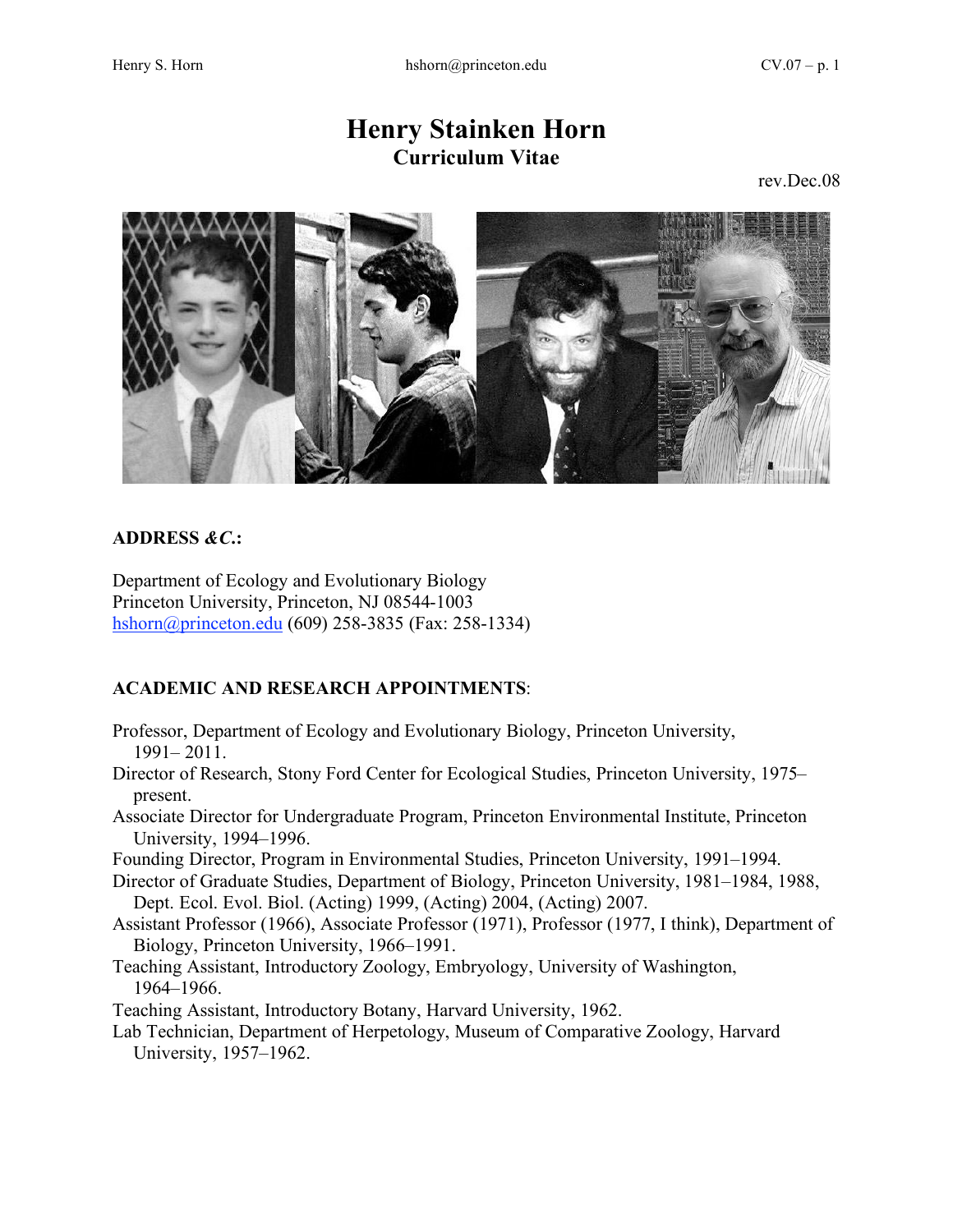# **EDUCATION:**

| Ph.D. 1966                                                                 | University of Washington, Seattle (Advisor: Gordon H. Orians).          |
|----------------------------------------------------------------------------|-------------------------------------------------------------------------|
| A.B. 1962                                                                  | Harvard University, Cambridge, Massachusetts.                           |
| Field Trips                                                                | Continental U.S., Canada, Baja California, Costa Rica, Panama, Ecuador, |
| Austria, Great Britain, Asturias, Provence, vic. Kyoto, Hokkaido, Tuscany. |                                                                         |

## **HONORS**:

Permanent Part-time Principle Investigator, University of Arizona, Tucson, 2006. Certificate of Recognition for Commitment to Exemplary Science Education (K-12), Princeton Chapter of Sigma Xi, 2002. Fellow of American Association for the Advancement of Science, 1980.

Bullard Fellow, Harvard Forest, Harvard University, 1975.

# **TEACHING AND SERVICE ( \* => current):**

- Undergraduate Courses: Ecology, Introductory Biology, Animal Behavior, Sociobiology (jointly with J.T. Bonner), Evolution, Field Biology, Environmental Science and Engineering, Forest Ecology, Senior Colloquium in Environmental Studies, Invertebrate Biology (jointly), Empirical Ecology, Ecology of Terrestrial Plants, Biostatistics, Classic Ideas in Ecology Evolution and Behavior, \*Introduction to Population and Community Ecology.
- Graduate Courses: Empirical Ecology (Varied subjects including: birds, insects, trees, and outdoor eigenvalues), Evolution and Development (jointly with J.T. Bonner), Statistics, Ecological Techniques, \*Topics in Ecology (works of Robert H. MacArthur) \*Advanced Topics in Ecology (jointly), \*Advanced Topics in Behavior (jointly), \*Recent Research in Population Biology.
- Alumni Colleges (mostly co–led with other faculty): Natural History & Geology, Beartooth Mtns., MT & WY (1994, 1996, 2000, 2002); Natural History, Columbia River, OR & WA & ID (2001); Natural History, Southeast Alaska (1997, 2003); Whales & Island Biogeography, Baja California Sur (1993); Environmental Studies, Blairstown, NJ (1975, 1993); Art, Literature, & Natural History, British Isles (1985); Natural History, Galapagos & mainland Ecuador (1983); Environment & Ecology, Princeton, NJ (1974).
- Workshops for K-12 School Teachers: Merck and Bristol-Myers-Squibb Summer Workshops in Biology and Earth Science Teaching in Elementary Schools (BEST), Teachers' Institute in Mathematics through Elementary Science (TIMES) — founded and taught jointly with S.S. Judson and W.E. Bonini (1987-1995); Environmental Science QUEST: Biology (1999–2001), Astronomy (2003-2004), \*Integrating Across the Curriculum (2005, 2007, 2008); Consultant, Woodrow Wilson Summer Science Leadership Institute for High School Teachers (1995, 1997–2002).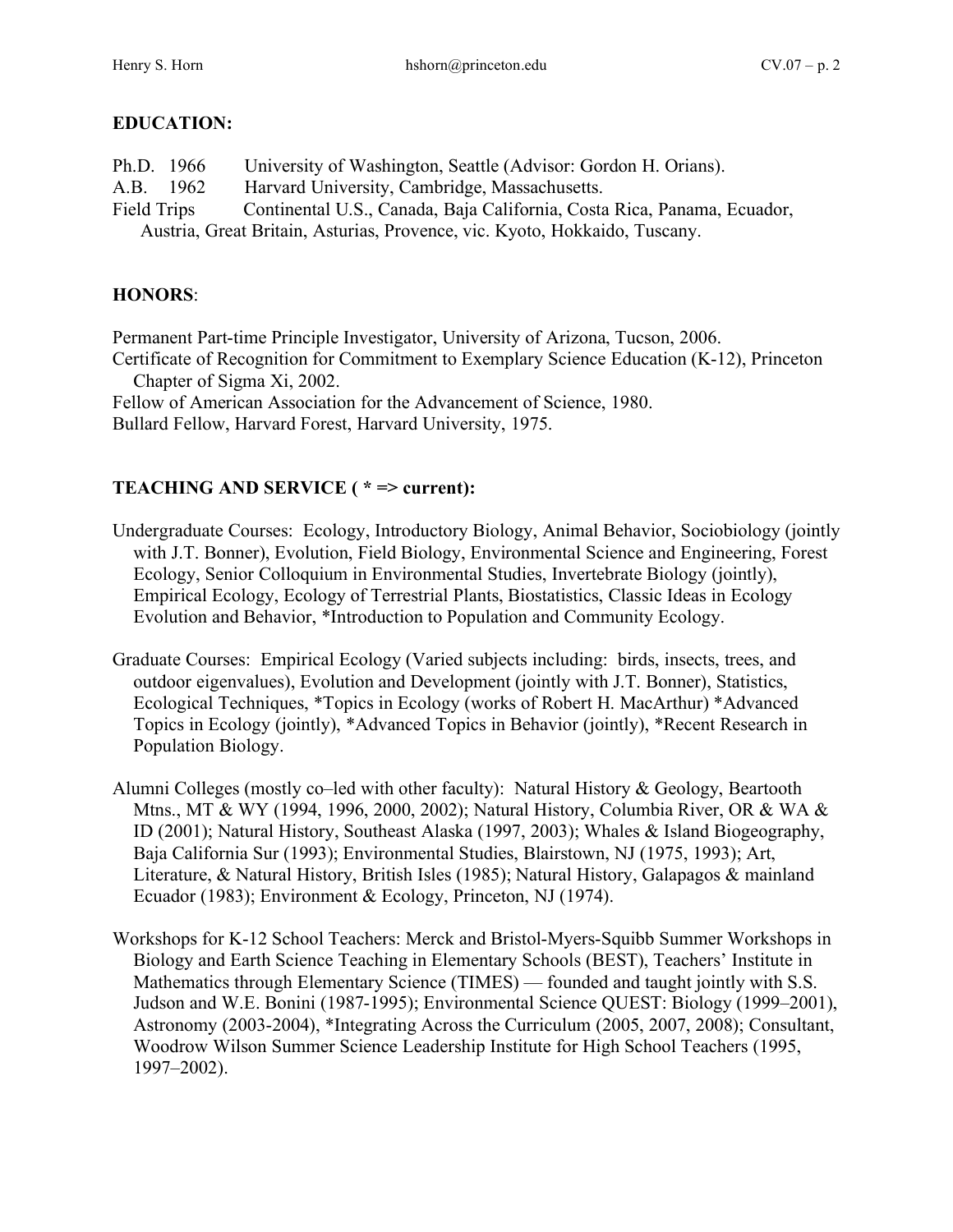- Workshops for School Children (varied recent dates, all in New Jersey): NJ Regional Science Olympiad; Pennington Computer School (*Technology and Computer Assemblage-art*); Special Education Class, Grover Middle School, West-Windsor (*Grand Canyon: Geology and Animal Stories*); Princeton Preparatory Institute (*How Seeds Find Homes*); Princeton-Cotsen Children's Library (*Adventures of Little Wooden Animals*); Narrator for musical events featuring plants and animals.
- Singing: Balladeer to Lord Robert May of Oxford (22.Mar.2006); Voces del Desierto, Tucson, AZ (founding bass 2006); \*Princeton University Chapel Choir (alto & tenor, 1990-2007; bass, 1990-present); \*Engelchor Consort (Medieval & Renaissance music, guest artist, 1974 present); Musica Alta (P.U. group for early music, 1974-1990); Princeton Madrigal Singers (1967-1989, Director: 1975-1989).
- Editorial Consultant: \*Princeton University Press, Princeton, N.J. (1967– present, Editorial Board 1993–1998, Chair 1998).
- Other Service: \*Life Sciences Research Fellowship Peer Review Committee (1987-present), Biodiversity Science and Education Initiative workshops (Smithsonian Institution and University of Georgia (2002–2007); Educational Testing Service Development Committees for ATP Biology (1992–1995) and AP Environmental Sciences (2003-2007), Mellon Minority Fellow Mentor (1995-1996, 2000-2002), Phi Beta Kappa Science Book Award Committee (1998, Chair 1999, 2000), MacArthur Foundation *ad hoc* reviewer (1991– 2001), American Reinsurance High School Science Teaching Initiative Steering Committee (1994), N.S.F. Graduate Fellowship Panel (1987–1989, Chair 1991–1993), N.S.F. Teacher Enhancement Panel (1993), Ecological Society of America Education Committee (1993), N.S.F. Workshop on Curriculum Development in Quantitative Sciences for Life Science Students (1992), N.S.F. Undergraduate Teacher Education in Science and Mathematics Workshop (panelist 1988), N.A.S. Calculus Teaching Colloquium (panelist 1987), N.S.F. Ecology Panel (1986–1988), \*various local conservation issues and associations (1966–present).

## **STUDENTS:**

- Since 1966 I have advised Junior and Senior Independent Work in the Department of Ecology and Evolutionary Biology at a rate of three to six graduates per year. Since 1991 I have been a secondary advisor for about ten to twenty Seniors per year in the Program in Environmental Studies.
- At steady state, I am the formal advisor for up to three graduate students, and an informal secondary advisor for as many as twenty. Princeton has a strong tradition of students working in the whole Department, more than in individual "labs." Accordingly, their work is usually published under their own authorship.
- I intend to compile a list of former students, both undergraduate and graduate, who are active in the fields of ecology, evolution, behavior, and conservation. However, it is a massive task, and it is lower in my priorities than publishing my own long–term work.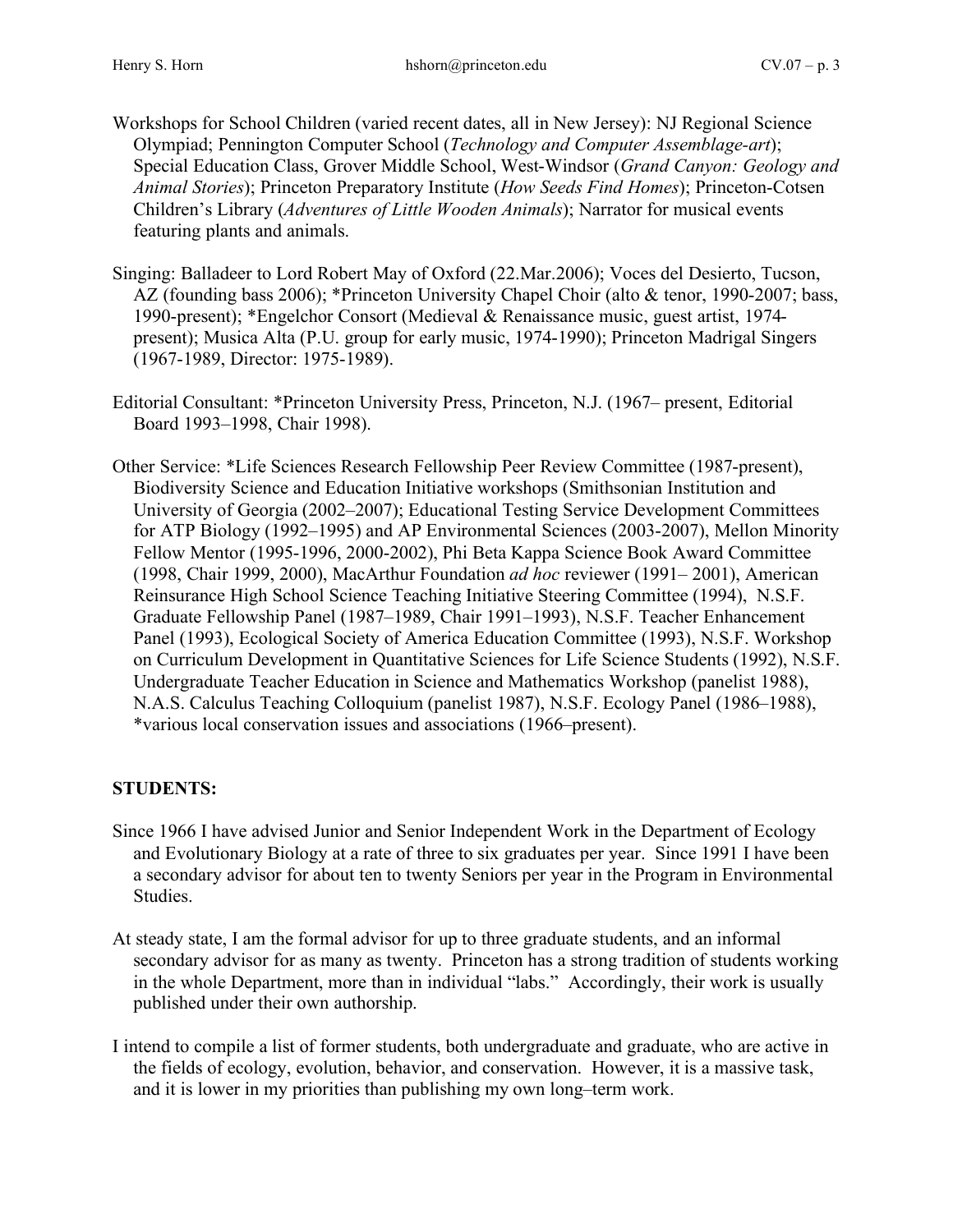## **GRADUATE ADVISEES (shared advising, Ph.D. date, current or past position):**

- Atkin, David, 1980, Manager–Environmental Projects, Parsons Brinckerhoff, New York, NY.
- Ahumada, Jorge, (with Andy Dobson), 1995, Primatologist, USGS/National Wildlife Health Center, Madison, WI.
- Beehler, Bruce, (with John Terborgh), 1983, Senior Ecologist, Conservation International, Washington, DC.
- Bristow, Catherine, (with Robert May), 1982, Assoc. Prof. of Entomology, Michigan State Univ., East Lansing, MI.
- Brown, Charles R., (with John Hoogland), 1985, Assoc. Prof. of Biology, Univ. Tulsa, Tulsa, OK.
- Burd, Martin, 1992, Senior Lecturer in Botany, Monash Univ., Melbourne, Australia.
- Duffy, David, (with John Terborgh), 1980, Program Manager, Alaska Natural Heritage Program, Univ. of Alaska, Anchorage, AK.
- Givnish, Thomas, (with John Terborgh), 1977, Prof. of Botany, Univ. of Wisconsin, Madison, WI.
- Graham–Velikonja, Elizabeth, 1995 (MS), Secondary Teacher, Brooklyn, NY.
- Green, Douglas, 1980, Assoc. Prof. of Computer Science, St. Michael's College, Colchester, VT.
- Greene, Fredrick, (with John Terborgh), 1989, Assoc. Prof. of Biological Sciences, Univ. Montana, Bozeman, MT.
- Greenleaf, Sarah, (with Claire Kremen), 2005.
- Harms, Kyle, (with Stephen Hubbell), 1997, Asst. Prof. of Biology, Louisiana State University, Baton Rouge, LA.
- Ives, Anthony, (with Robert May), 1988, Assoc. Prof. of Zoology, Univ. Wisconsin, Madison, WI.
- Jacobs, Lucia, (with Daniel Rubenstein), 1987, Prof. of Psychology, Univ. California, Berkeley, CA.
- Jaenike, John, 1975, Prof. of Biology, Univ. of Rochester, Rochester, NY.
- Janetos, Anthony, 1980, Program Manager, Terrestrial Ecology, NASA, Washington, DC.
- Kiltie, Richard, (with John Terborgh), 1980, Prof. of Zoology, Univ. of Florida, Gainesville, FL.
- Lee, Philip, 1992, Wildlife Management Specialist, Alberta Environmental Center, Vegreville, Alberta, Canada.
- Leon, Bruce, (with Robert May), 1979, Manager of Ecological Services, Civil Engineering Dept., Brown & Root, USA, Inc., Houston, TX.
- Lieberman, Gerald, 1974, Director, State Education and Environment Roundtable, San Diego, CA.
- Lister, Bradford, 1975, Director, Anderson Center for Innovation in Undergraduate Education, and Professor of Biology, Rensselaer Polytechnic Institute, Troy, NY..
- Lord, Cynthia, (with Robert May), 1991, Assoc. Prof., Florida Medical Entomology Lab, University of Florida, Vero Beach, FL.
- O'Brien, Diane, (with Carlos Martinez del Rio), 1998, Visiting Professor of Biology, Swarthmore College, Swarthmore, PA.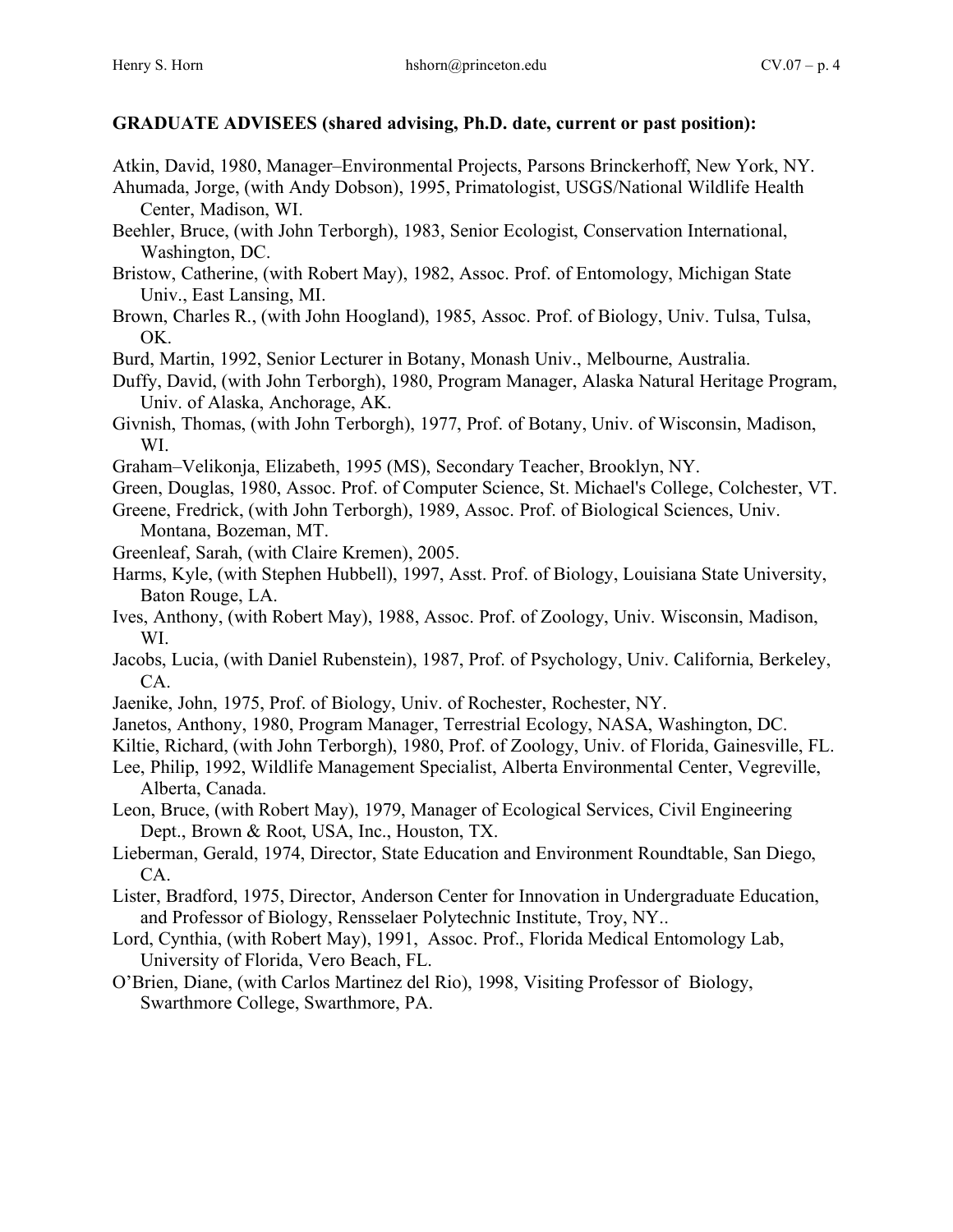#### **GRAD. ADVISEES (cont'd.; shared advising, Ph.D. date, current or past position):**

- Papageorgis, Christine, (with John Terborgh), 1975, Senior Program Manager, IT Corp., Edison, NJ.
- Pierpont, Nina, (with John Terborgh), 1986, Pediatrician, Malone, NY.
- Robinson, Scott, (with John Terborgh), 1984, Professor of Zoology, University of Illinois, Champaign/Urbana, IL.
- Rodriguez-Clark, Kathryn, (with Hope Hollocher), 2002, Research Scientist, Instituto Venezolano de Investigaciones Cientificas, Caracas.
- Root, Terry, (with Robert May), 1987, Assoc. Prof., School of Natural Resources, Univ. of Michigan, Ann Arbor, MI.
- Ruankaew, Nipada, 2004, Chulalongkorn Univ., Bangkok, Thailand.
- Schaffer, William, (with Robert Mac Arthur), 1972, Prof. of Ecology and Evolutionary Biology, and Program in Applied Mathematics, Univ. of Arizona, Tucson, AZ.
- Schneider, John, (with John Endler), 1979, Professor of Entomology, Mississippi State Univ., Vicksburg, MS.
- Schneider, Kathryn, 1979, Director, Natural Heritage Program, N.Y. State Dept. of Env. Conservation, Latham, NY.
- Solórzano, Luis, (with Levin), 1999, Postdoctoral Fellow, Woods Hole Oceanographic Institution, MA.
- Sprules, William, (with Robert Mac Arthur), 1970, Prof. of Zoology, Univ. of Toronto, Erindale College, Mississauga, Ontario, Canada.
- Stinson, Kristina, 1997, (with Donald Stratton), Post-doctoral Fellow, Department of Biological Sciences, Harvard University, Cambridge, MA.
- Tonkyn, David, (with Robert May), 1985, Assoc. Prof. of Biological Sciences, Clemson Univ., Clemson, SC.
- Valqui, Thomas, 1998 (MS), Graduate Student, Louisiana State Univ., Baton Rouge, LA.
- Wagner, Diane, (with Naomi Pierce), 1994, Asst. Prof. of Biology, U. N. L. V., Las Vegas, NV.
- Waller, Donald, 1978, Associate Prof., Dept. of Botany, Univ. of Wisconsin, Madison, WI.
- Wiernasz, Diane, 1983, Assoc. Prof. of Biology, University of Houston, Houston, TX.
- Wilcove, David, (with John Terborgh), 1985, Professor of Ecology and Evolutionary Biology and of Public Affairs, Princeton Univ. Princeton, NJ.
- Winfree, Rachael, (with Andrew Dobson, and Scott Robinson of University of Illinois Champaign/Urbana), 2001, Post-doctoral Fellow, Princeton University, Princeton, NJ.
- Williams, Ernest, (with Robert Mac Arthur initially), 1976, Prof. of Biology, Hamilton College, Clinton, NY.
- Wynter Jr., Carlton, (with Robert Mac Arthur initially and Daniel Rubenstein later), 1993, President, Healthcare Systems Research Inc., also Research Associate, Education Dept., American Museum of Natural History, New York, NY.
- Zavala, Miguel Angel de, (with Stephen Pacala), 2000, Prof. of Natural Resource Engineering, Universidad de Vigo, Pontevedra, Spain.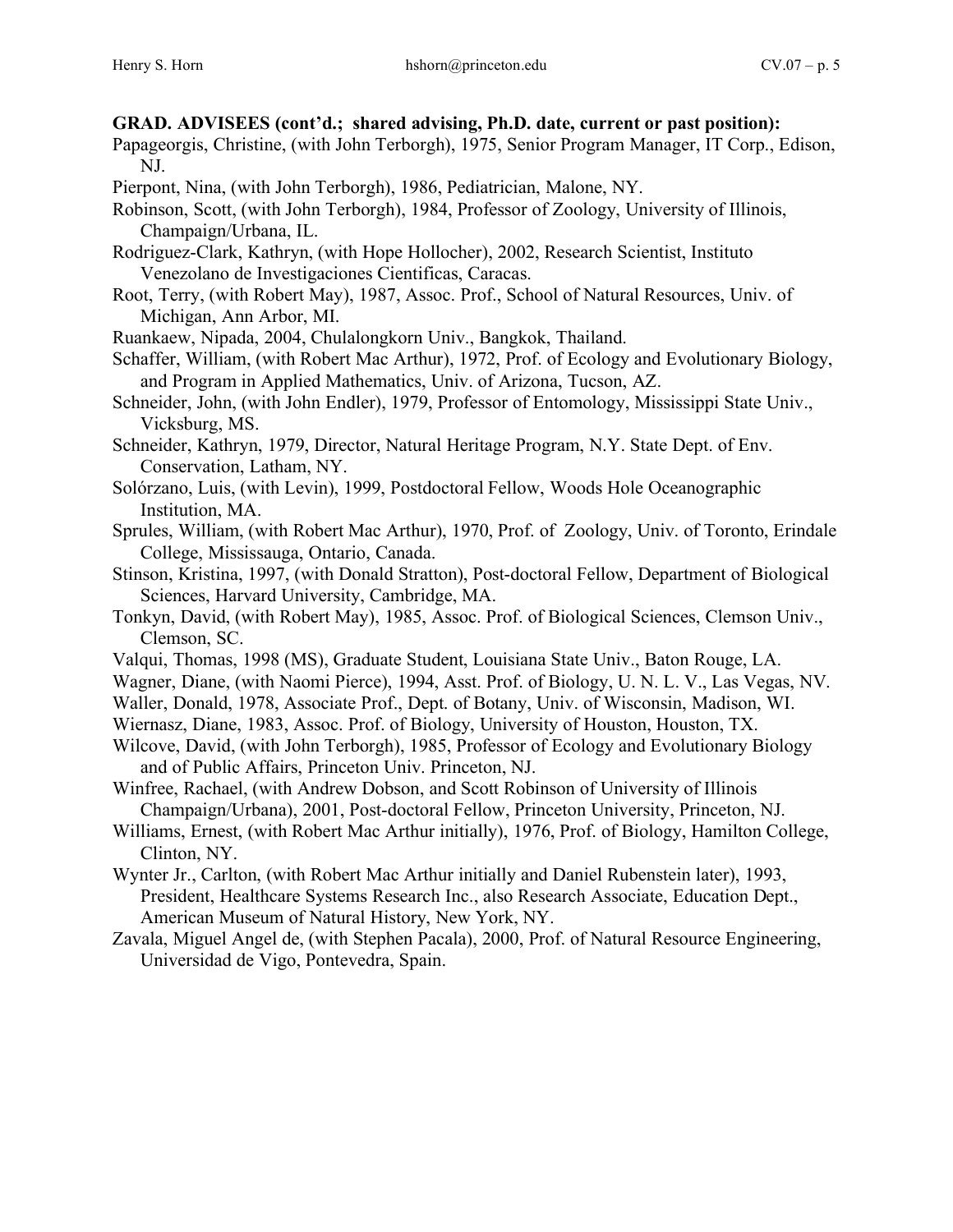## **PERSONAL:**

- Family: Offspring (b. 1941) of Reverend Doctor Henry Eyster Horn, D.D., and Catherine Hedwig Stainken, M.S. (both deceased 2007). Brother of many. Married to Elizabeth Ruth Gates (m. 1963; Radcliffe 1963): wildflower expert, world traveler, musician, church secretary, tractor driver, and curator of natural history museum. Together, they produced: Jennifer Downing (b. 1970; Carleton 1992 – Geology), Eric Bailey (b. 1973; Stanford 1995, MA 1996 – Philosophy; graduate student U. Ill./Champaign/Urbana – Philosophy).
- Hobbies: Walking with wife, raising children, cooking, carpentry, camping, hiking, photography, astronomy, electronics, optics, *a capella* singing, trying to play the guitar, reading English or comedic thrillers and Medieval history, and pondering maps and atlases.
- Alter Egos: J. Chester Farnsworth, satirical iconographer and Subrealist artist, specializing in ecology, evolution, idolatry, and computer science. Elizabeth Seaport, postmodernist, semi– radical feminist, critic, essayist, and poet. Sherman Sindie, photographer, performance artist. Belle Canto, Medieval historian and philosopher. Mary Heather Clueless and William Lark, continental explorers and journalists.

## **RESEARCH INTERESTS:**

- Trees: structural and developmental geometry as adaptation to use of light and water; spatial patterns of dispersion and dispersal; competition and forest succession; large scale insights from small scale measurements. This project goes back and forth continually between theory and field work. Explicit predictions of forest dynamics made 30 years ago are now being tested, and generally confirmed.
- Community Dynamics: critical measurements and consequences of spatial heterogeneity, especially of dispersal and establishment of seedlings. Simple, spatially explicit models are used to gain insights into transient responses of communities to disturbance, and to suggest simple measurements to characterize spatial pattern in real communities. Empirical interests include mechanisms that favor long-distance dispersal of seeds by wind, and spatial dispersion and dispersal of wildflowers.
- Butterflies: spatial patterns of ranging and mate-finding; physical sensory cues and simple rules of behavior that may account for apparently complex social interactions; consequences of behavior for population dynamics. This long-term project is perpetually in preparation for publication as a monograph.
- Birds and Deer: spatial patterns of social behavior; optimal foraging; locomotory adaptation to habitat. This is a continuing interest, mostly indulged vicariously through colleagues and undergraduate students.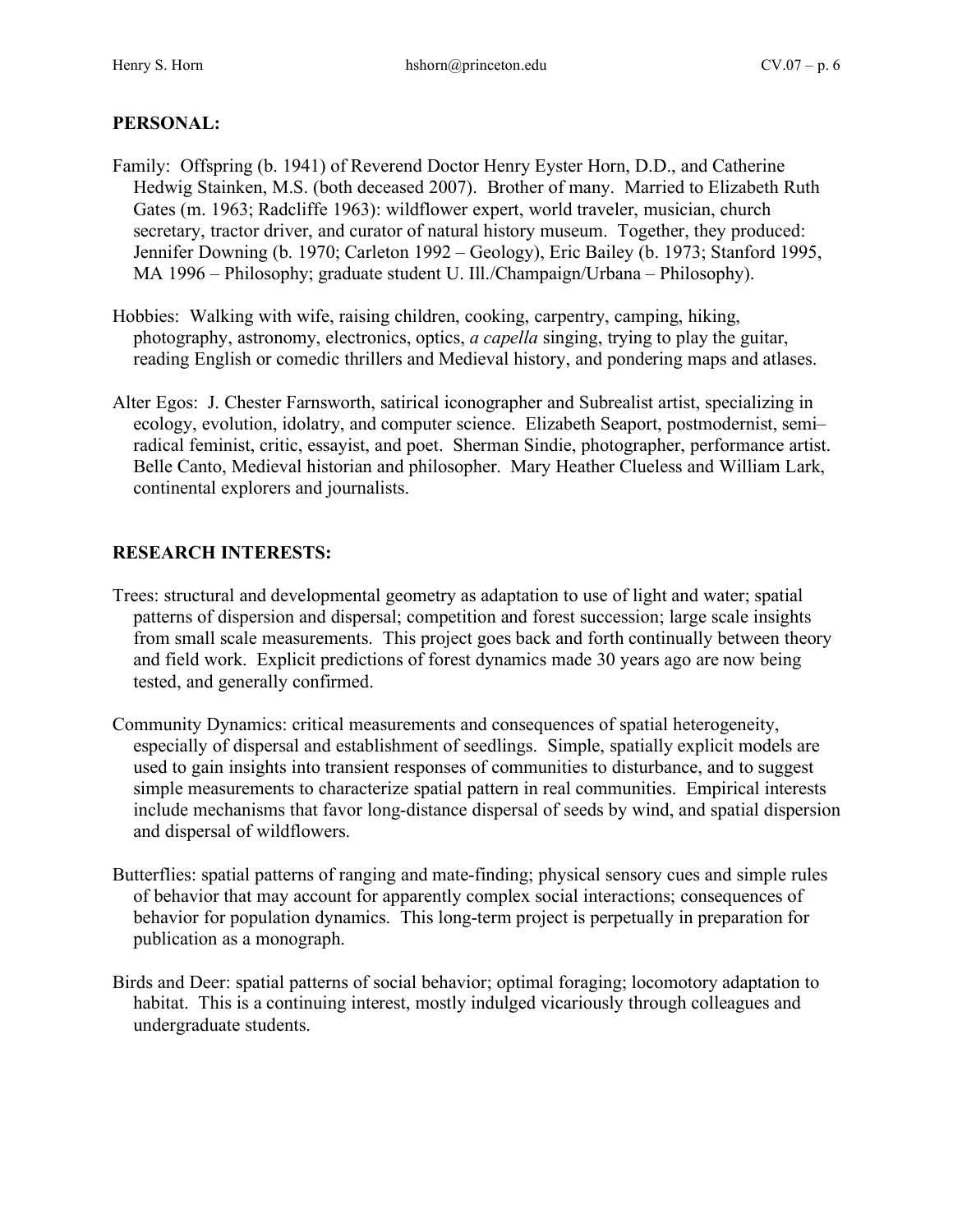## **PUBLICATIONS:**

#### **• => Available in electronic form from journal, JSTOR, etc.**

- Lichstein, J. W., C. Wirth, H. S. Horn, and S. W. Pacala (2009) Biomass chronosequences of U.S. forests: implications for carbon storage and forest management. Ch.14 in **Old-growth Forests: Function, fate and value**. C. Wirth, G. Gleixner, and M. Heimann, eds. Ecological Studies, Springer, New York, Berlin, Heidelberg.
- Weitz, J., K. Ogle, and H. S. Horn (2006) Ontogenetically stable hydraulic design in woody plants. *Functional Ecology* **20**: 191-199.

Horn, H., (2006) Des portes et des tourbillons. *Pour la Science*. 339(Jan): 104-105.

- Nemec, R., H. Horn, and N. Rojek (2005) A social hangout or an appetizing food source: glaucous gull (*Larus hyperboreus*) abundance at the Barrow landfill. Pp. 154-158. In **Emerging Issues Along Urban-rural Interfaces: Linking Science and Society**. D. N. Laband, ed. Proceedings of a conference of the Center for Forest Sustainability, Auburn University.
- Katul, G. G., A Porporato, R. Nathan, M. Siqueira, M. B. Soons, D. Poggi, H. S. Horn, and S. A. Levin (2005) Mechanistic analytical models for long-distance seed dispersal by wind. *Am. Naturalist* **166**: 368-381.
- Horn, H. S. (2005) Eddies at The Gates. *Nature* **436**: 179.
- Pianka, E. R., and H. S. Horn (2005) Ecology's legacy from Robert MacArthur. Pp. 213-232. In **Ecological Paradigms Lost: Routes of Theory Change**. B. Beisner and K. Cuddington, eds. Academic Press, Elsevier, Amsterdam.
- Nathan, R., N. Sapir, A. Trakhtenbrot, G. G. Katul, G. Bohrer, R. Avissar, M. B. Soons, H. S. Horn, M. Wikelski, and S. A. Levin (2005) Details of atmospheric turbulence can help explain biological transport process. *Diversity and Distributions* **11**: 131-137.
- Horn, H. S. (2004) Commentary on Brown et al.'s "Toward a metabolic theory of ecology." *Ecology* **85**: 1816-1818.
- Nathan, R., G. G. Katul, H. S. Horn, S. M. Thomas, R. Orem, R. Avissar, S. W. Pacala, and S. A. Levin (2002) Mechanisms of long-distance dispersal of seeds by wind. *Nature* **418**: 409- 413.
- Nathan, R., H. S. Horn, J. Chave, and S. Levin (2002) Mechanistic models for tree seed dispersal by wind in dense forests and open landscapes. Pp. 69-82. In **Seed Dispersal and Frugivory: Ecology, Evolution, and Conservation**. D. J. Levey, W. R. Silva and M. Galetti, eds. CAB International Press, Oxfordshire, Great Britain.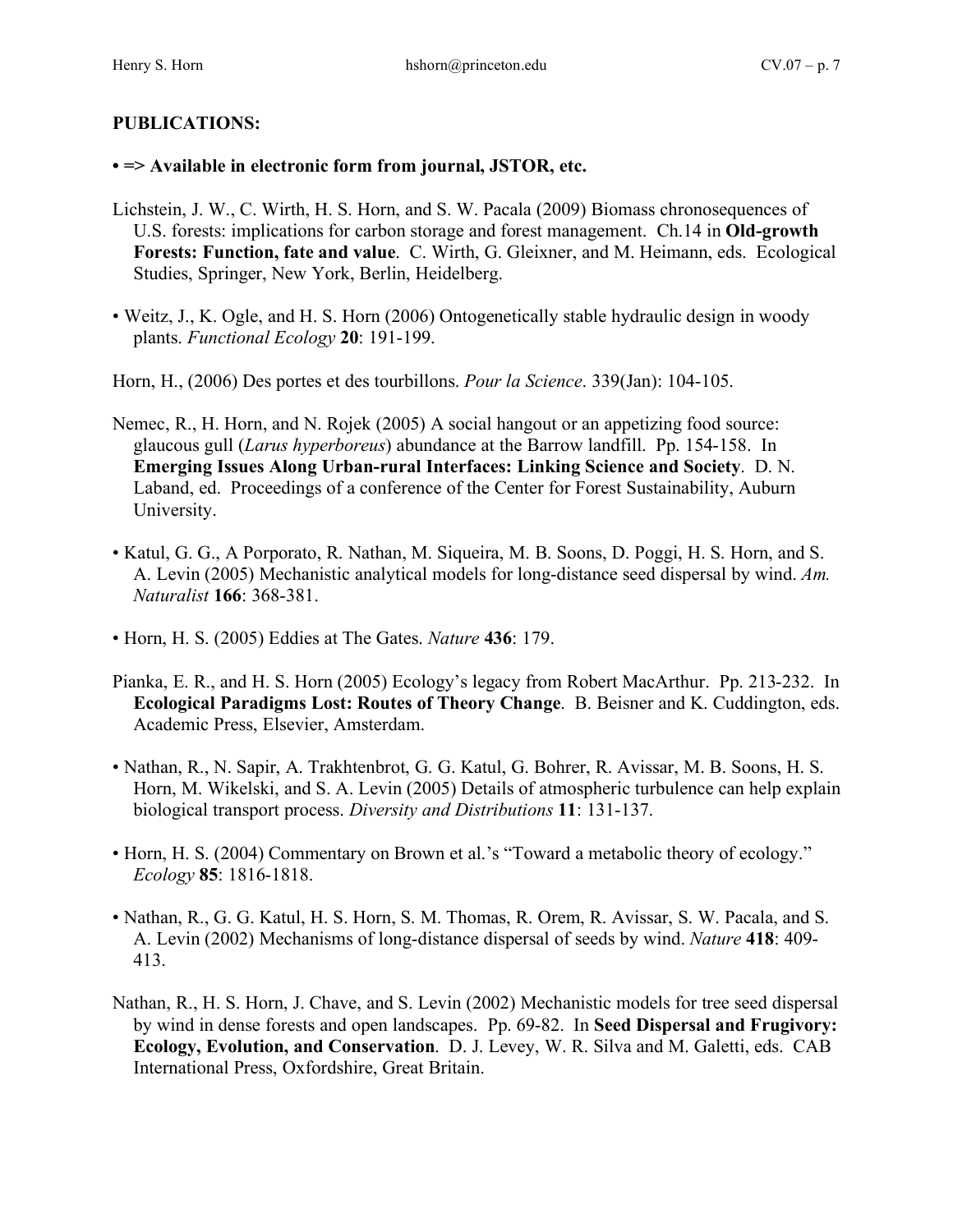- Horn, H. S., R. Nathan, and S. R. Kaplan (2001) Long-distance dispersal of tree seeds by wind. *Ecological Research* **16**: 877-885.
- Horn, H. S. (2000) Twigs, Trees, and the Dynamics of Carbon in the Landscape. Pp. 199–220. In **Scaling in Biology**. J. H. Brown and G. B. West, eds. Santa Fe Institute and Oxford University Press, Oxford, Great Britain.
- Bonner, J. T., and H. S. Horn (2000) Allometry and Natural Selection. Pp. 25–35. In **Scaling in Biology**. J. H. Brown and G. B. West, eds. Santa Fe Institute and Oxford University Press, Oxford, Great Britain.
- Horn, H. S. (1997) *The Woods at the Institute for Advanced Study: Overview and Tour Guide*. The Institute for Advanced Study, Princeton, N.J.
- Horn, H. S., ed. (1996) *Nature's Classrooms in Mercer County: the Green Wilderness of Central New Jersey*. 96 pp. Teacher Preparation Program, Princeton University, Princeton, N.J.
- Horn, H. S. (1993) Biodiversity in the Backyard. *Scientific American* **268**: 150-152.
- Grant, P. R. and Horn, H. S., eds. (1992) **Molds, Molecules, and Metazoa: Growing Points in Evolutionary Biology.** Princeton University Press, Princeton, N.J.
- Seger, J., Stubblefield, J. W., Horn, H. S., & Rose, G. J. (1990) How to Bug a Bug. *Sphecos* **19**: 24-26.
- Horn, H. S. (1990) Preface to the Princeton Science Library Edition. Pp. ix-x. The Recent Literature of Natural History. Pp. 299-309. In **The Nature of Natural History.** M. Bates. Princeton University Press, Princeton, N.J.
- Horn, H. S. (1988) Calculus in the Biological Sciences. Pp. 20-21. In **Calculus for a New Century.** L. A. Steen, ed. *M. A. A. Notes Number 8,* the Mathematical Association of America, Washington, D. C.
- Horn, H. S., Shugart, H. H., and Urban, D. L. (1988) Simulators as models of forest dynamics. Pp. 256-267. In **Perspectives in Theoretical Ecology**. R. M. May, J. Roughgarden, and S. A. Levin, eds. Princeton University Press, Princeton, N.J.
- Horn, H. S. and Farnsworth, J. C. (1986) The Kuhn & Popper knee-jerk philosophy of science blues (letter to the editor). *Am. Scientist* **74**(6): 572-573.
- Horn, H. S. and Rubenstein, D. I. (1984) Behavioural adaptations and life-history. Pp. 279-298. In **Behavioural Ecology** (2nd edition). Blackwell Scientific Publications Ltd., Oxford.
- Henderson, R. W. and Horn, H. S. (1983) The diet of the snake *Uromacer frenatus dorsalis* on Ile del la Gonave, Haiti. *J. Herpetology* **17**: 409-412.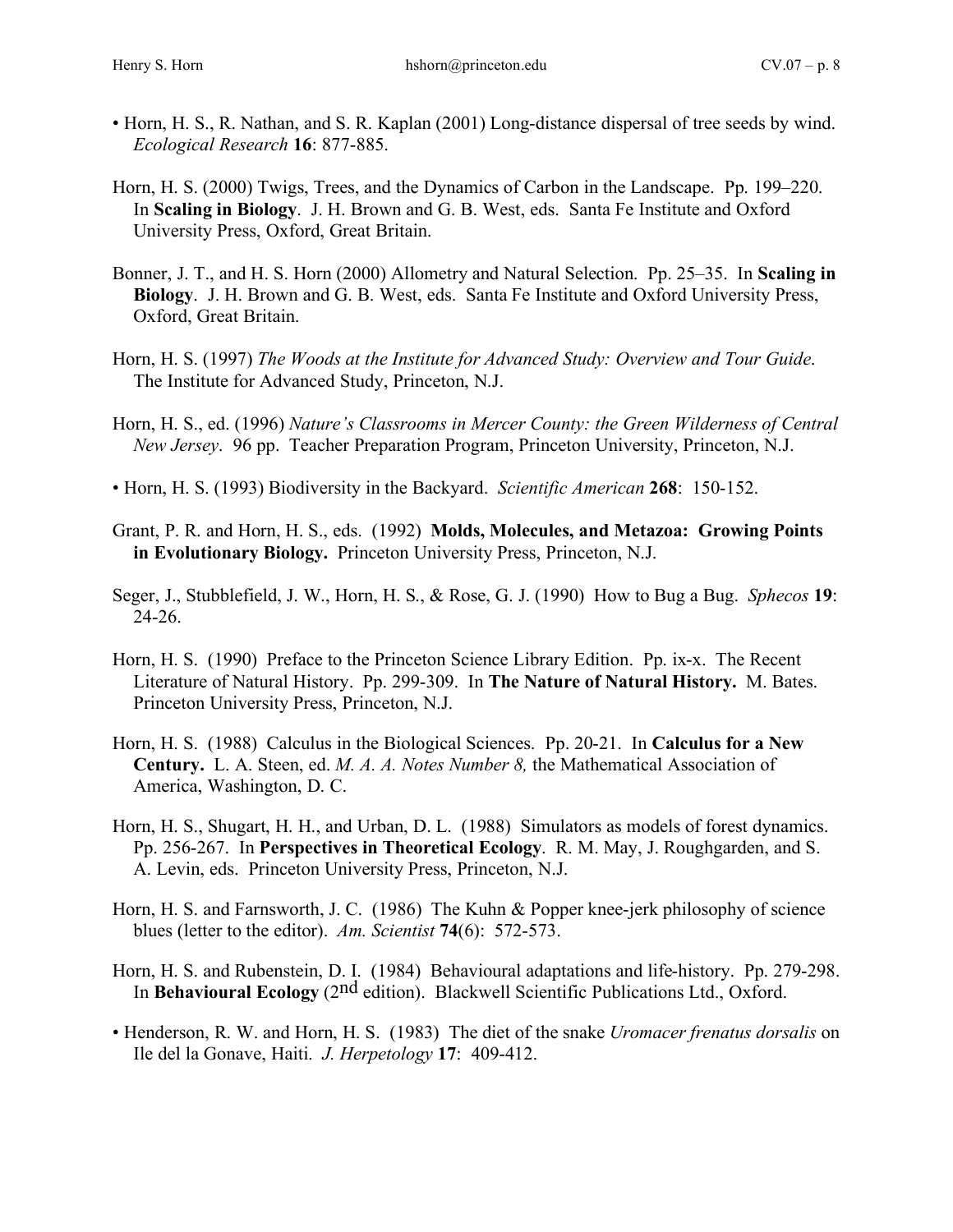- Horn, H. S. (1983) Some theories about dispersal. Pp. 54-62. In **The Ecology of Animal Movement**. I. R. Swingland and P. J. Greenwood, eds. Oxford Press, Oxford.
- Horn, H. S. (1982) Adaptive aspects of development. Pp. 215-235. In **Evolution and Development**. J. T. Bonner, ed. Springer-Verlag.
- Bonner, J. T. and Horn, H. S. (1982) Selection for size, shape and developmental timing. Pp. 259-276. In **Evolution and Development**. J. T. Bonner, ed. Springer-Verlag.
- Horn, H. S. (1981) Some causes of variety in patterns of forest succession. Pp. 24-35. In **Forest Succession: Concepts and applications**. D. C. West, H. H. Shugart and D. B. Botkin, eds. Springer-Verlag, New York-Heidelberg-Berlin.
- Horn, H. S. (1981) Sociobiology. Pp. 272-294. In **Theoretical Ecology: Principles and Applications**, 2nd edition. R. M. May, ed. Blackwell Scientific Publications Ltd., Oxford.
- Horn, H. S. (1980) This week's Citation Classic. *Current Contents Agric. Biol. & Env. Sci*. **No. 29**: 20.
- Horn, H. S. (1979) Adaptation from the perspective of optimality. Pp. 48-61. In **Topics in Plant Population Biology**. O. T. Solbrig, S. Jain, G. B. Johnson, P. H. Raven, eds. Columbia University Press.
- Horn, H. S. (1978) Optimal tactics of reproduction and life history. Pp. 411-429. In **Behavioural ecology: An Evolutionary Approach**. J. R. Krebs and N. B. Davies, eds. Blackwell Scientific Publications, Oxford.
- Horn, H. S. and May, R. M. (1977) Limits to similarity among coexisting competitors. *Nature* **270**: 660-661.
- Horn, H. S. (1976) Preface to second printing of **The Adaptive Geometry of Trees**. (1971) Princeton University Press, Princeton, N.J.
- Horn, H. S. (1976) A clamp for marking butterflies in capture-recapture studies. *Journal of the Lepidopterists' Society* **30**: 145-146.
- Horn, H. S. (1976) Succession. Pp. 187-204. In **Theoretical Ecology: Principles and Applications**. R. M. May, ed. Blackwell Scientific Publications Ltd., Oxford (slightly revised in the 2nd edition, 1981, pp. 253-271).
- Horn, H. S. (1975) Markovian properties of forest succession. Pp. 196-211. In **Ecology and Evolution of Communities**. M. L. Cody and J. M. Diamond, eds. Harvard University Press, Cambridge, Massachusetts.
- Horn, H. S. (1975) Forest Succession. *Scientific American* **232**: 90-98.
- Horn, H. S. (1975) Confession (letter to the editor). *Bull. Ecol. Soc. Amer*. **56 (4)**: 17.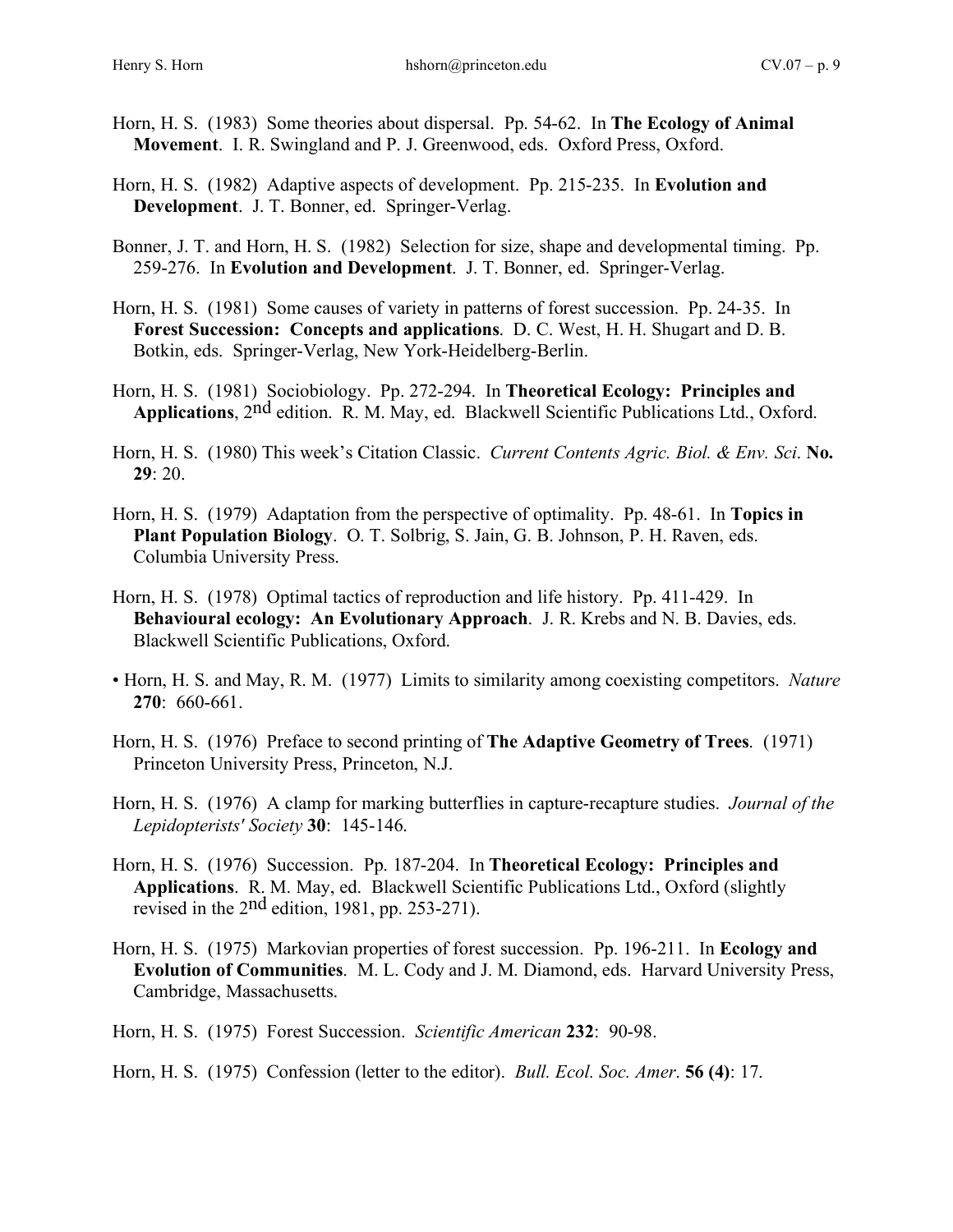- Horn, H. S. (1974) The ecology of secondary succession. *Annual Review of Ecology and Systematics* **5**: 25-37.
- Horn, H. S. and Mac Arthur, R. H. (1972) Competition among fugitive species in a harlequin environment. *Ecology* **53**: 749-752.
- Horn, H. S. (1971) **The Adaptive Geometry of Trees**. Princeton University Press, Princeton, N.J. 144 pp.
- Horn, H. S. (1970) Social behavior of nesting Brewer's blackbirds. *Condor* **72**: 15-23.
- Horn, H. S. (1969) Polymorphism and evolution of the Hispaniolan snake genus *Uromacer* (Colubridae). *Breviora of the Museum of Comparative Zoology, Cambridge, Massachusetts,* **324**: 23 pp.
- Orians, G. H. and Horn, H. S. (1969) Overlap in foods and foraging of four species of blackbirds in the potholes of central Washington. *Ecology* **50**: 930-938.
- Mac Arthur, R. H. and Horn, H. S. (1969) Foliage profiles by vertical measurements. *Ecology* **50**: 802-804.
- Cook, P. P. Jr., and Horn, H. S. (1968) A sturdy trap for sampling emergent odonata. *Annals of the Entomological Society of America* **61**: 1506-1607.
- Horn, H. S. (1968) Regulation of animal numbers: a model counter-example. *Ecology* **49**: 776-778.
- Horn, H. S. (1968) The adaptive significance of colonial nesting in the Brewer's blackbird (*Euphagus cyanocephalus*). *Ecology* **49**: 682-694.
- Horn, H. S. (1966) Measurement of "overlap" in comparative ecological studies. *Am. Naturalist* **100**: 419-424.

## **INTERESTING WWWebSites:**

- The best way to search for me on the WWWeb is as "Henry S. Horn" since I use my middle initial to avoid confusion with my father, the late Rev. Dr. Henry E. Horn (www.unilu.org/memories/henryhorn.htm). Most of the "hits" are likely to be secondary references to books that I have reviewed or been formally listed as editing. Accordingly I have winnowed the following:
- www.eeb.princeton.edu/FACULTY/Horn/horn.html If you are reading this CV on-line, you may already know this site.